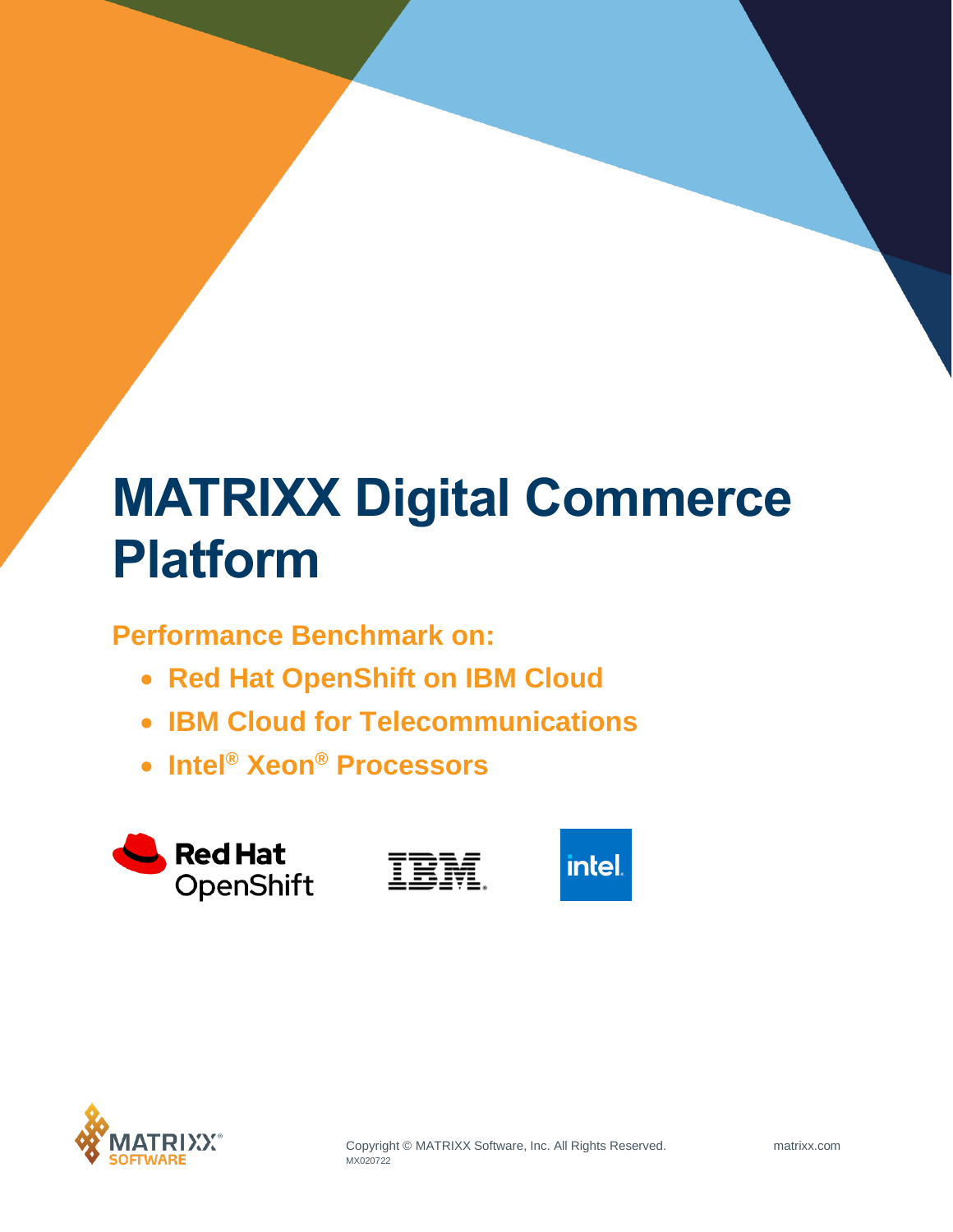### **Contents**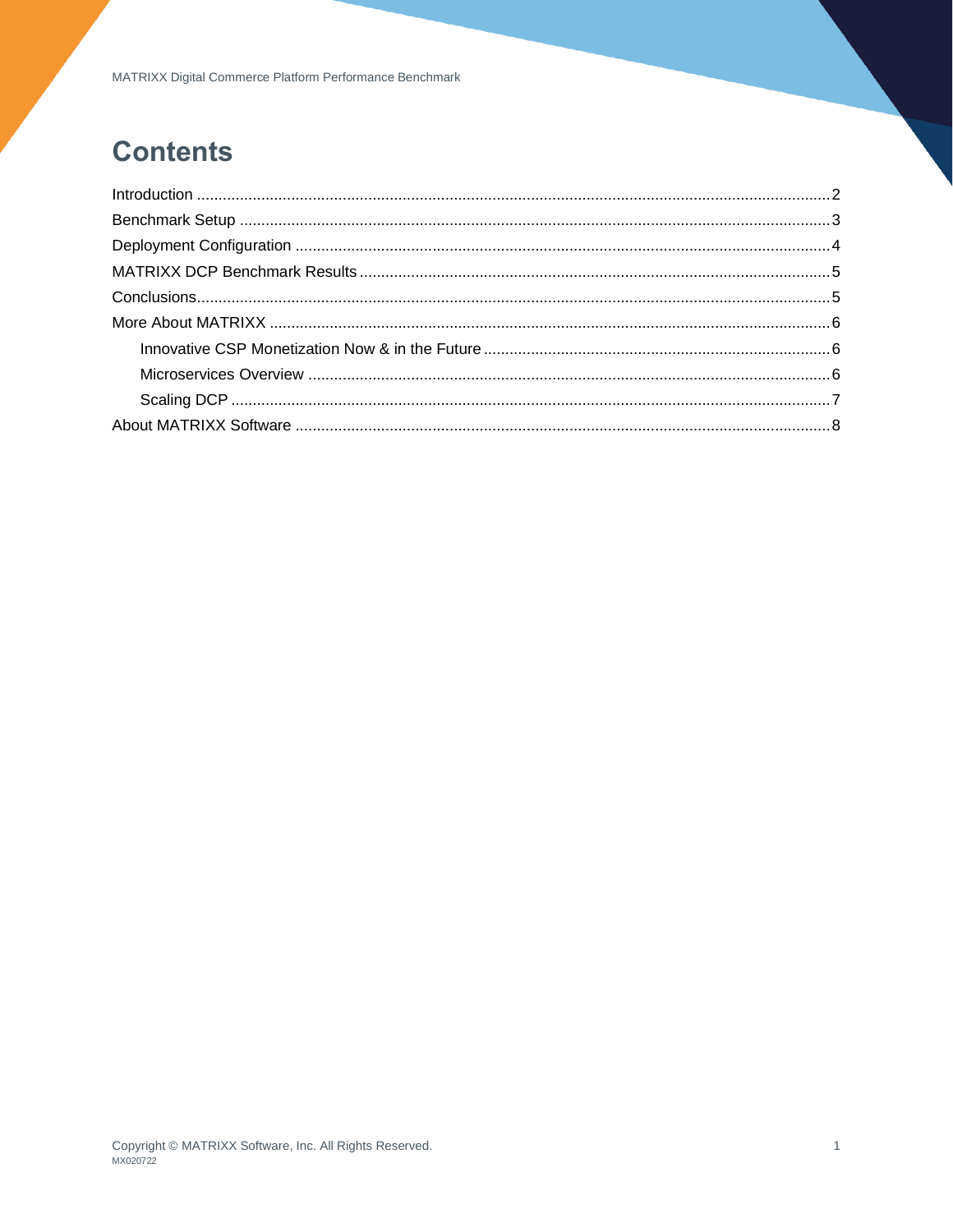### <span id="page-2-0"></span>**Introduction**

MATRIXX regularly works with partners and CSPs to validate the performance and scalability of our digital commerce platform on various infrastructure platforms, including public and private cloud offerings. MATRIXX recently worked with IBM and Intel to validate and benchmark performance on Red Hat OpenShift in the IBM Telco Cloud lab environment in Dallas, Texas with  $2^{nd}$  Generation Intel® Xeon® Scalable Processors. MATRIXX Digital Commerce Platform (DCP) includes a 5G converged charging system (CCS) which provides real-time rating and charging and was the focal point of this benchmark. Together with IBM and Intel, we are able to share publicly the results of the benchmark as well as this more detailed report. During the benchmark, we demonstrated that MATRIXX, IBM and Intel can enable CSPs to run critical network workloads in the cloud at the same performance levels as on-premise environments. This enables CSPs to move critical network workloads such as charging to the cloud as they transition to 5G, enabling more cost-effective infrastructure that elastically scales as they monetize and grow 5G offerings.

As CSP business models evolve to take advantage of 5G network functions and meet changing market demands, offer packaging and pricing models are also evolving. Traditional charging models that count messages, minutes or megabytes are being replaced with more contextual value-based models that consider many parameters such as device, service, application, slice characteristics and service level agreements. MATRIXX strives to deliver validation and benchmarking using more realistic business models that leverage many different pricing levers so that CSPs are assured their infrastructure is futureproof. The expansion of 5G in particular unlocks a wealth of contextual information about service usage that enable more robust, personalized and value-driven monetization models, and charging engines must be able to accommodate this context without degradation of throughput or latency.

This performance benchmark is crucially different from those performed by other vendors who provide real-time rating and charging applications. Our benchmark did not artificially simplify network traffic data and pricing structures that minimize the executed business logic being measured. We did not strip back scenarios to a bare minimum of functionality simply for the purpose of maximizing TPS throughputs in order to produce headline-grabbing results that have little in common with what a CSP would see in a carrier-grade, real-time operational environment. Instead, MATRIXX focuses on simulating productionready environments, with a mix of 4G and 5G network traffic and complex account and balance relationships, to validate how the solution supports real-world customer usage and offer pricing, enabling CSPs to accurately forecast infrastructure requirements.

Guided by our customers from every region, MATRIXX understands that we must provide options for how they process, transmit and store customer data and charging information to comply with local regulatory requirements and to ensure they protect customer data. By benchmarking on Red Hat OpenShift on IBM Cloud with 2nd Generation Intel® Xeon® Scalable Processors, MATRIXX has demonstrated consistent and predictable performance of the DCP's cloud native charging solution that can be deployed on the public cloud, on private clouds, in on-premise data centers and in hybrid environments. With Red Hat OpenShift on IBM Cloud and 2<sup>nd</sup> Generation Intel® Xeon® Scalable Processors, MATRIXX DCP delivers the most performant charging solution on the market, supporting 4G and 5G operations on a single platform.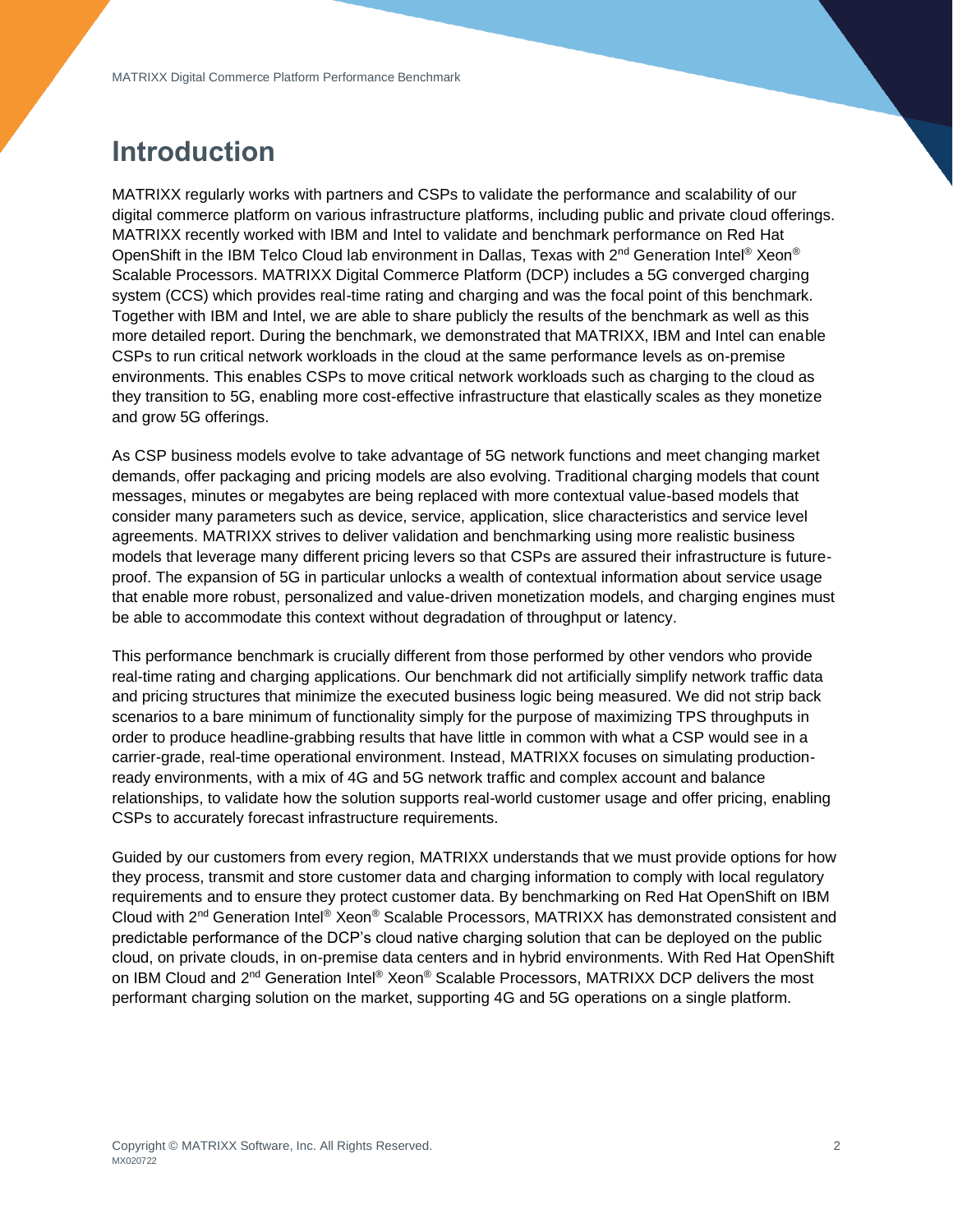### <span id="page-3-0"></span>**Benchmark Setup**

In April 2021, the MATRIXX engineering team, supported by IBM's Hybrid Cloud Ecosystem team, conducted a performance test of the MATRIXX DCP deployed in a fully containerized cloud native architecture orchestrated by Red Hat OpenShift on 2<sup>nd</sup> Generation Intel<sup>®</sup> Xeon<sup>®</sup> Scalable Processors enabled in the IBM cloud environment. The purpose of the benchmark was to demonstrate the sustained scalability and low latency required for a Tier-1 cloud native 5G converged charging system (CCS) deployed in a public cloud environment.

To properly reflect a Tier-1 CSP operating both 4G and 5G technologies, the following parameters were selected for the benchmark:

- 100M active devices
- 200K TPS total network usage requests with full session management, quota management, rating and recording of reported usage
- Minimum of 20% of network requests via 5G SBA protocol, reflecting the forecasted subscriber migration to 5G over the coming years. While the 5G SBA protocol has many advantages, it requires more processing overhead than the 4G diameter protocol, and therefore realistic benchmarking activity must include SBA traffic in the load profile
- Average end-to-end latency across all network requests must be less than 10msec as measured by the load generators – this is critical to ensure support for 5G URLL and other latency sensitive applications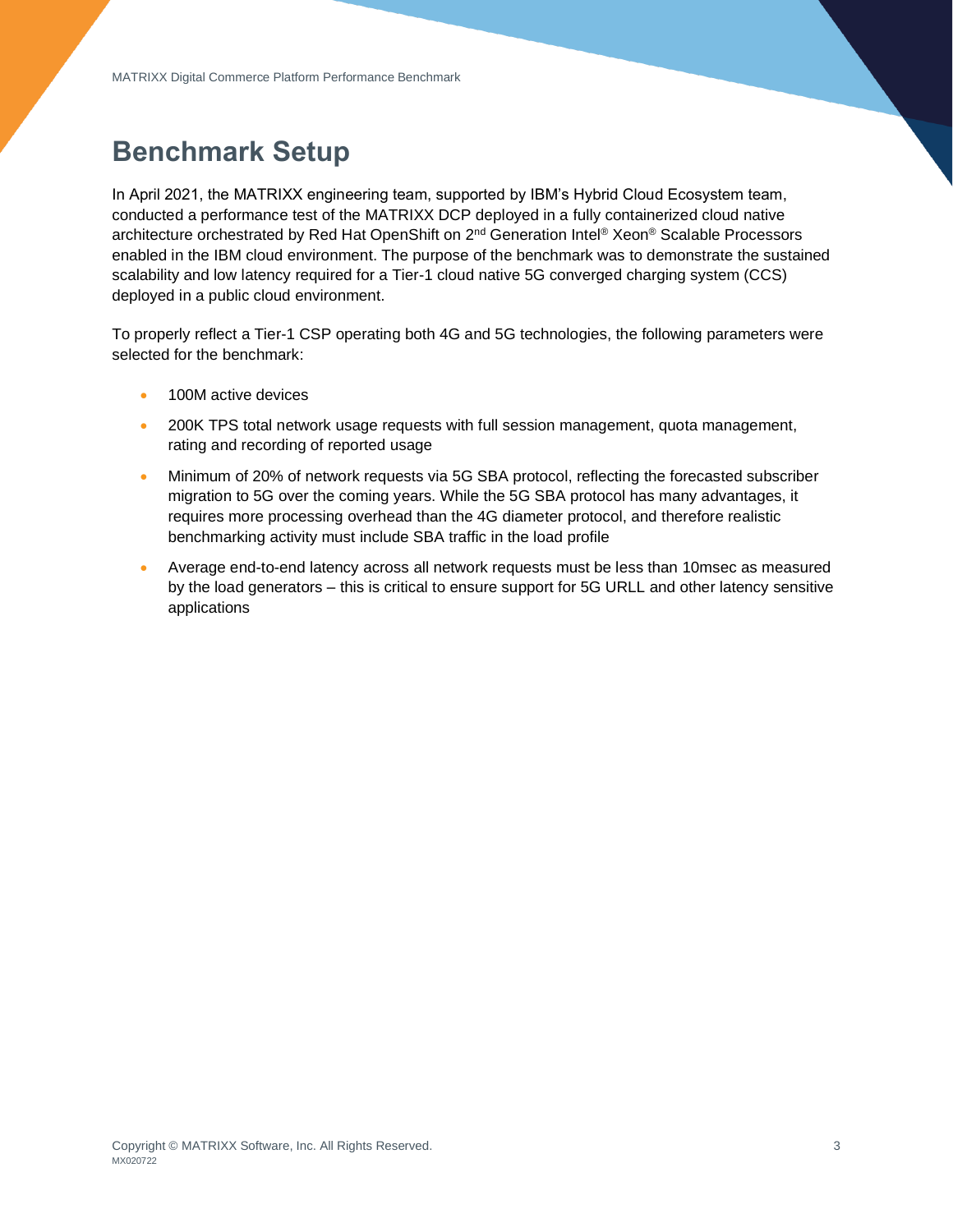### <span id="page-4-0"></span>**Deployment Configuration**



**Figure 1: 100M Subscriber Benchmark Deployment with 10 Subdomains**

Figure 1 illustrates the DCP deployment configuration for our 100M subscriber benchmark.

- Load generation was performed using the open-source Seagull core network simulator emulating the 4G diameter Gy interface and a combination of in-house and k6 open-source SBA traffic generators emulating the N40 interface
- The DCP Network Gateway and Routing microservices were deployed as global ReplicaSets all latency measurements included these layers to accurately represent a Tier-1 scale production environment
- The 100M subscribers were evenly distributed across 10 DCP Subdomains which provide linear horizontal scaling of both TPS throughput and subscriber base to any capacity required

The following specific software and hardware was utilized for the benchmark:

- MATRIXX DCP Release 5213 (production software release with no modifications)
- IBM Cloud OCP version: 4.6.18 1533
- IBM Cloud Kubernetes: v1.19.0
- IBM Cloud CNI: Calico 3.17.2
- IBM Cloud Linux OS: RHEL 7.8-64
- IBM Cloud nodes: mb4c.32x384.3.8tb.ssd.encrypted (64 vCPUs, 384GB memory)
- IBM Cloud CPU: Intel® Xeon® Gold 5218 CPU @ 2.5Ghz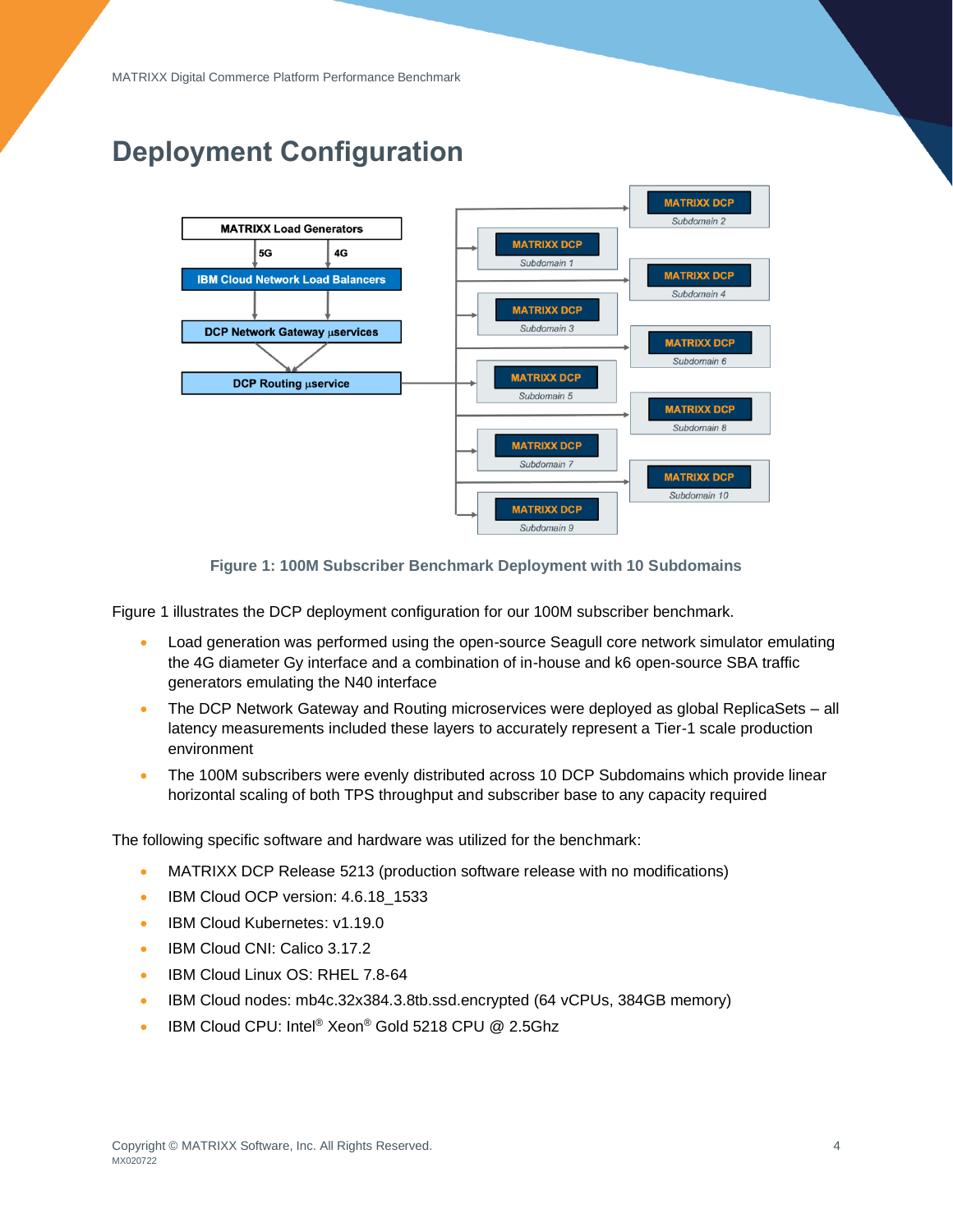### <span id="page-5-0"></span>**MATRIXX DCP Benchmark Results**

MATRIXX benchmarks run for several hours at a time, with multiple iterations, to ensure consistency, sustainability, and repeatability of the results. Performance remained consistent across all tests, so the most representative run was chosen for presenting specific performance results.



#### **Figure 2: DCP Red Hat OpenShift Benchmark Results**

### <span id="page-5-1"></span>**Conclusions**

The results of this DCP benchmark reflect real-world CSP business model pricing configuration and a realistic deployment of our converged charging system, demonstrating that MATRIXX can deliver the scalability, latency and system efficiency required of a Tier-1 CSP deploying 5G. There are numerous considerations when forecasting charging system investment, including:



The complexity of the deployed charging model has a measurable impact on a charging service's TPS throughput and latency. Therefore, realistic TPS and latency measurements simulating CSP production environments are critical to understanding and forecasting cost and operational performance; oversimplified usage metering scenarios will not suffice. This includes incorporating large enterprise account models that leverage assets and shared resources across devices and departments, as well as evolving B2B2X models, combined wholesale/retail charging models, value-based pricing and dynamic pricing models.



Cloud native, microservice-based architectures offer tremendous opportunities to simplify and automate the orchestration, upgrading, scaling and failover of complex, high-volume applications. This DCP benchmark on Red Hat OpenShift on IBM Cloud fully adhered to all cloud native principles, proving that cloud native is "ready for prime time" even for network grade, latency-sensitive applications like converged charging.

As 5G transforms the telco industry, operators face the challenge of managing growing volumes of data, voice and multi-media services from hundreds of millions of end devices. This benchmark with IBM Red Hat Open Shift proves that MATRIXX and the IBM Cloud for Telecommunications are designed to address these specific challenges and transform operator networks into flexible platforms that can efficiently scale.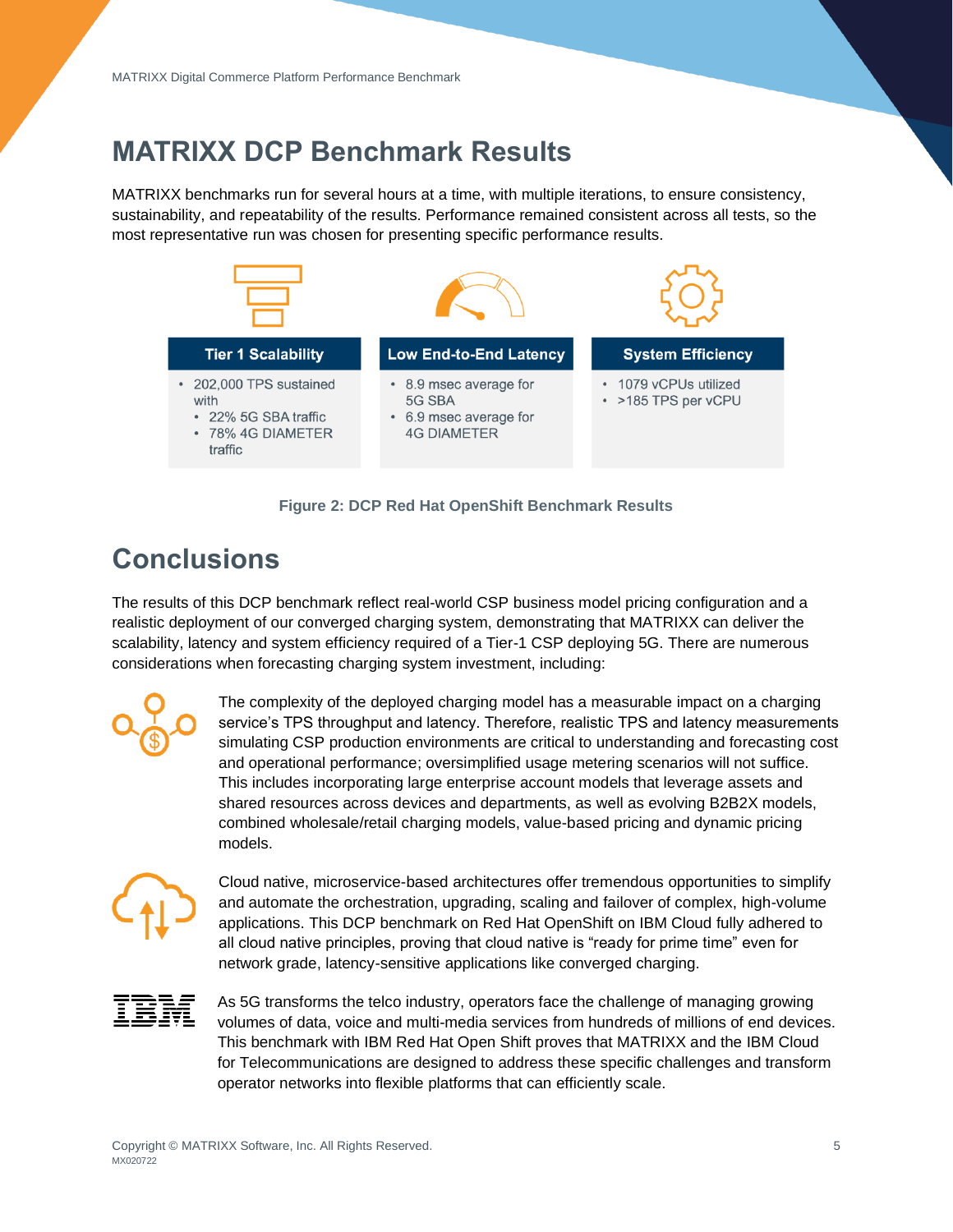## intel.

This benchmark demonstrated the continued value of Intel processors, with the 2<sup>nd</sup> Generation Intel Xeon Scalable Processors delivering predictable, scalable performance thanks to its innovative 'mesh' on-chip interconnect topology, which lets traffic flow at the optimal speed without congestion. This meets the exacting demands of MATRIXX DCP's operations in a public cloud, latency-sensitive and resource sharing environment.

### <span id="page-6-0"></span>**More About MATRIXX**

### <span id="page-6-1"></span>**Innovative CSP Monetization Now & in the Future**

The MATRIXX Digital Commerce Platform (DCP) is a cloud native, real-time monetization solution delivering 3GPP-compliant rating and charging functionality along with a rich array of digital commerce capabilities, such as subscription management, event streaming and management, personalization and digital payments. DCP supports all generations of telecommunications services and is at the forefront of 5G convergent charging where CSPs will increasingly monetize emerging and diverse business models enabled by network slices and mobile edge computing resources.

With DCP's microservices-based architecture, CSPs can continuously redefine their value propositions delivering digital products and services to highly engaged customers with great agility and efficiency. MATRIXX enables rich and intuitive customer experiences and supports innovative, easily customized services, self-care and precise real-time visibility into and control of their accounts and balances.

#### <span id="page-6-2"></span>**Microservices Overview**

MATRIXX DCP is architected as a loosely coupled pipeline of microservices. Each microservice is separately scalable and configurable for the desired level of performance and resilience.

MATRIXX is deployed on Kubernetes using Helm with 100% native controls and without plugins or an external provisioning overlay. This is possible due to its inherent microservices design – even including the stateful in-memory database components – and is achieved through the use of deployments and the operator framework.



**Figure 3: DCP Microservices in Network Request-Response Path**

Figure 3 illustrates the core microservices in MATRIXX DCP that are involved in processing network requests.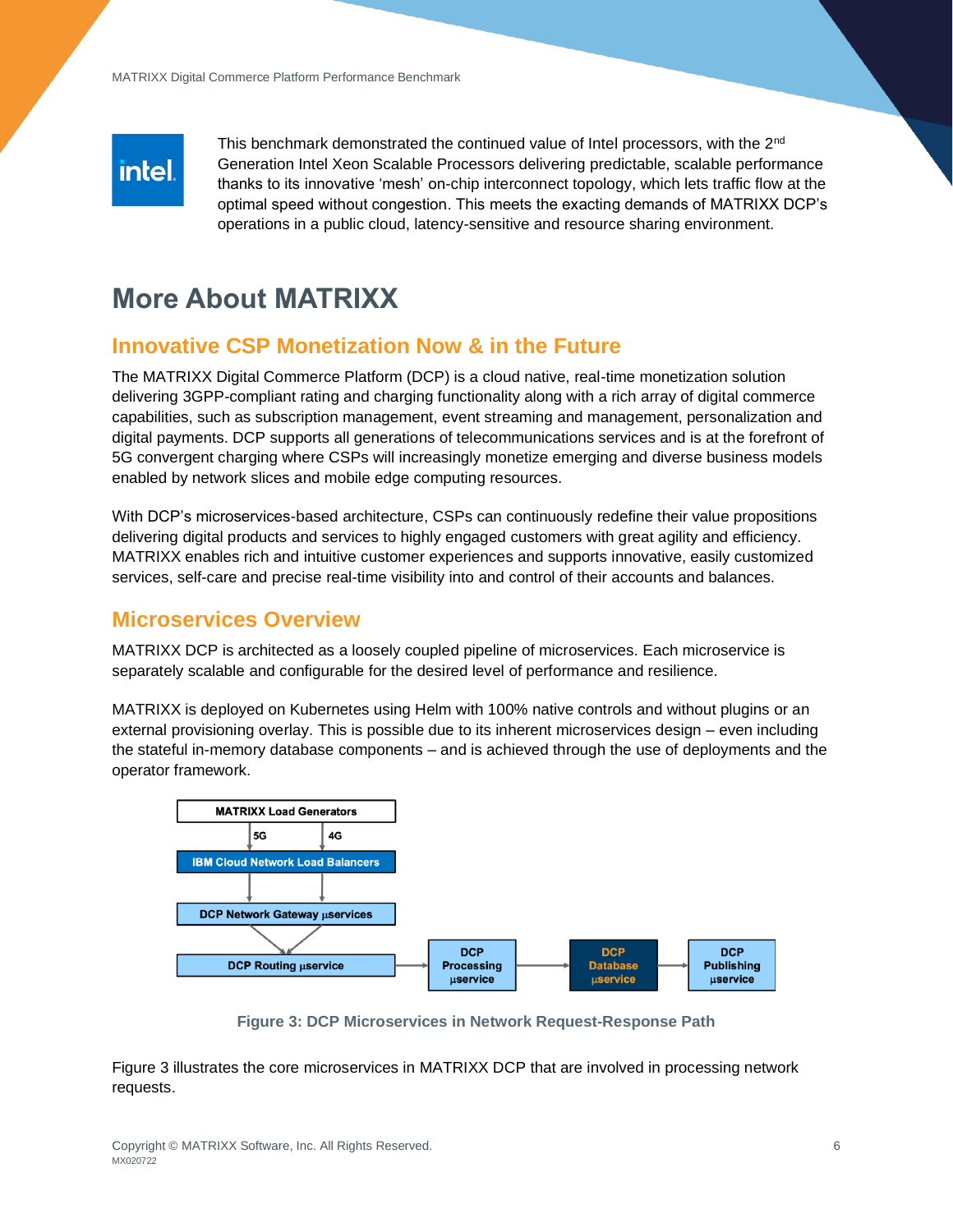#### **DCP NETWORK GATEWAY MICROSERVICES**

These stateless microservices are responsible for registering the MATRIXX DCP deployment with the networks and managing all communications between the networks and MATRIXX DCP. They also translate all requests and responses between the native network protocols and a common messaging format used within DCP. DCP Network Gateway microservices are available for all common telecommunications protocols, including 5G SBA, 3G/4G DIAMETER, CAMEL and REST.

#### **DCP ROUTING MICROSERVICE**

This stateless microservice uses dynamically built routing tables to forward each network request to the optimal instance of the DCP Processing microservice based on load and geographic affinity to the relevant subscriber data. It also informs the DCP Processing microservice which DCP Database instance holds the subscriber data needed to process the request.

#### **DCP PROCESSING MICROSERVICE**

This stateless microservice contains the business logic – the session management and rating logic – needed to process and respond to network requests and record the results in the DCP Database.

#### **DCP DATABASE MICROSERVICE**

This stateful microservice hosts the subscriber data using MATRIXX DCP's patented non-locking database technology. Resiliency is provided by all-active clustering both at the primary site and at one or more geo-redundant sites.

#### **DCP PUBLISHING MICROSERVICE**

This stateless microservice receives a real-time stream of committed transactions from the Database microservice and creates full disk-based audit trails of both the transaction records and their associated Event Detail Records (EDRs). The transaction records are also streamed in real-time to the georedundant site(s) for disaster recovery, and the EDRs are fed into a filterable pub/sub-platform for streaming to external IT systems, including CRM, billing, data warehouse, fraud detection and other applications.

#### <span id="page-7-0"></span>**Scaling DCP**



**Figure 4: Scaling DCP Microservices**